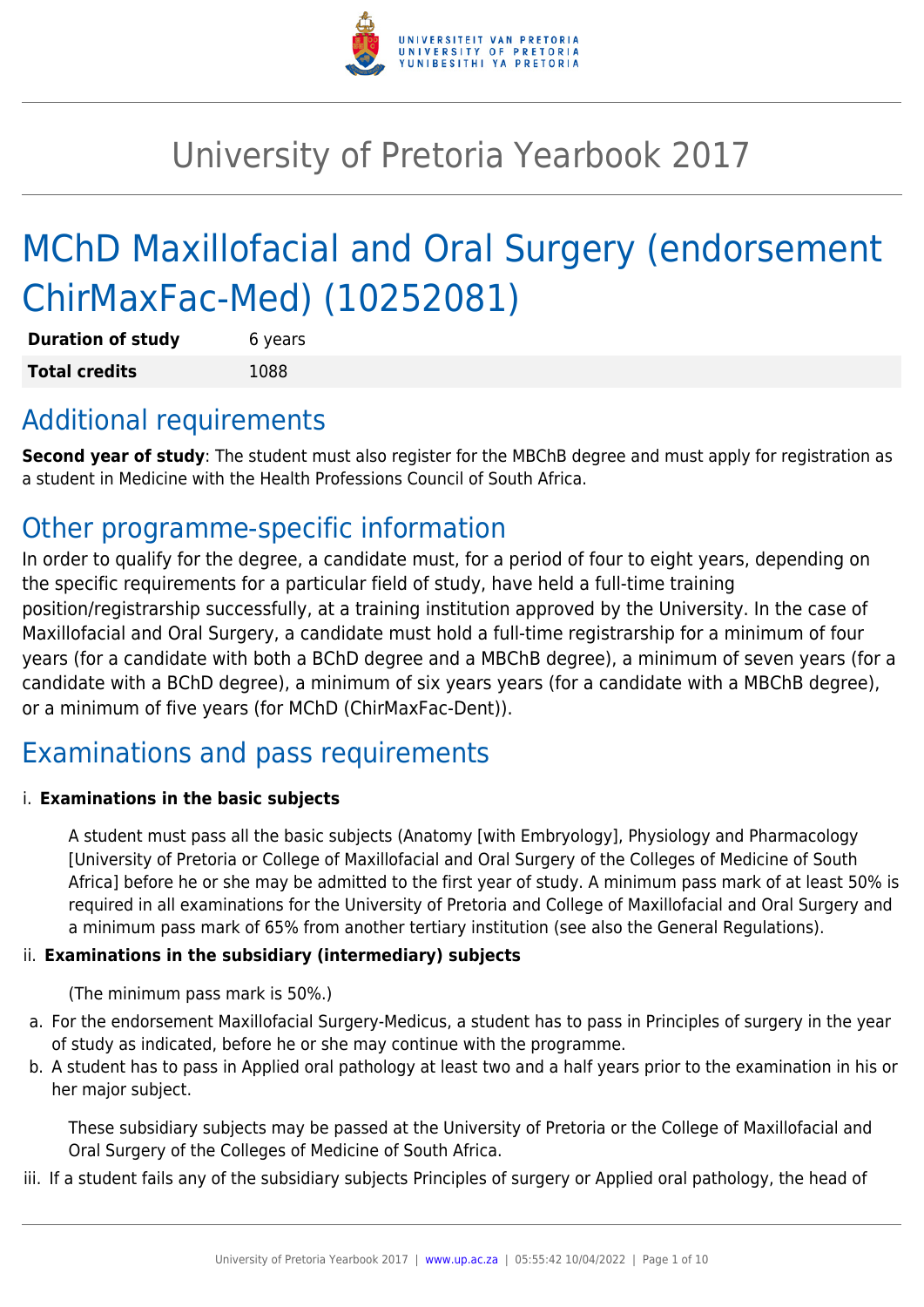

department may recommend that he or she be admitted to a second examination.

#### iv. **Examination and evaluation in the major subject**

- a. If a student fails his or her major subject, the student has to reapply for admission to the final examination of the College of Maxillofacial and Oral Surgery of the Colleges of Medicine of South Africa.
- b. In the light of the fact that a postgraduate student may repeat an examination in any subject only once, a student who fails a second examination, will have to discontinue the programme.
- c. If a student has been admitted to a second examination in the major subject, the head of department will determine whether he or she should vacate the registrarship at the end of the training period. The student has to vacate the registrarship immediately after the second examination has been completed.
- d. Subminimum: A student must obtain a subminimum of 60% in the clinical section (operation and short cases) of the examination, with a subminimum of 50% in all the other sections for the master's degree. He or she must also comply with the requirements regarding the number of operation procedures performed in each section, as required by the head of department. A final mark of at least 50% is required in order to pass in a subject.
- e. In addition to the stipulations already mentioned, the student must submit and pass a mini-dissertation (endorsement Maxillofacial Surgery-Med) or a dissertation (endorsement Maxillofacial Surgery-Dent), on an approved topic related to the major subject and submit a manuscript as required (see also the General Regulations). A complete record of operations (as a logbook) must also be submitted.

(v) The master's degree can only be conferred after the National Professional Examination [FCMFOS(SA)] has been passed (as this master's degree and the Fellowship may be used as an interwoven final equivalence examination).

### Exemption

Exemption may be granted by the Dean, on the recommendation of the Head of Department by virtue of comparable training and/or experience in terms of the requirements of School Regulations, with the proviso that exemption from the examination and evaluation in the major subject may not be granted.

**Please note**: The regulations of the Health Professions Council of South Africa, as published in the Government Gazette No. 4631 of 11 January 1991 – Notice No. R.40 (as amended), will be used as a criterion in determining the period of exemption.

## Pass with distinction

A student who obtains a final mark of at least 75% (with the first attempt) in the major subject, qualifies to obtain the degree with distinction.

# General information

- 1. The content of the basic subjects, subsidiary subjects and attendance courses will be determined by the particular head of department in consultation with the head of the department at Dentistry or Medicine.
- 2. General information concerning content and extent of the basic and subsidiary subjects is available at the department in question.
- 3. Students have to ensure that certificates of satisfactory preparation are acquired in all the attendance courses.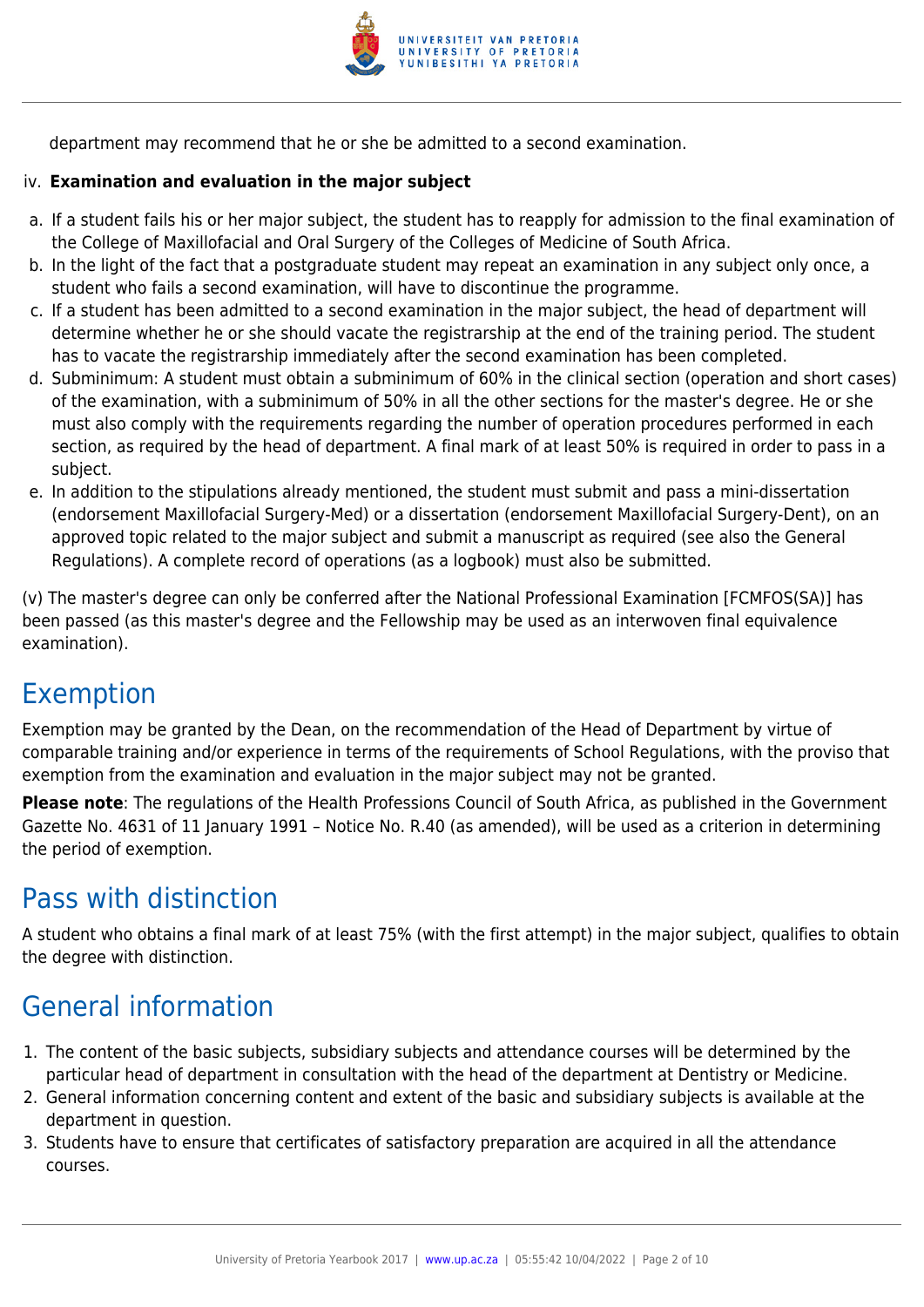

## **Maxillofacial and Oral Surgery**

#### **Major subject:**

Maxillofacial and oral surgery: Experience is acquired through practical and clinical training and supplemented by seminars, discussions, papers and research. Diagnosis, planning, surgical and secondary treatment of diseases, injuries and defects of the human mouth, jaws, face and related structures.

#### **Subsidiary (intermediary) subject:**

Principles of surgery: Instruction mainly by the Departments of Surgery (and its divisions), Neurosurgery, Otorhinolaryngology, Ophthalmology and Family Medicine. This training takes place over nine months. Instruction in the subsidiary subject: Principles of surgery: Endorsement ChirMaxFac-Med BVC 806 General Surgery (including Paediatric Surgery): 2 months Intensive Care: 2 months Neurosurgery: 2 months Ophthalmology: 1 month Otorhinolaryngology: 1 month Plastic Surgery: 1 month Applied Oral Pathology: 3 months

#### **Endorsement ChirMaxFac-Dent BVC 807**

Distress Unit (Family Medicine): 1 month General Surgery (including Paediatric Surgery): 1 month Intensive Care: 2 months Neurosurgery: 2 months Ophthalmology: 1 month Otorhinolaryngology: 1 month Plastic Surgery: 1 month Applied Oral Pathology: 3 months

#### **General information concerning the endorsements ChirMaxFac-Med and ChirMaxFac-Dent**

- 1. A candidate with a BChD or BDS degree should preferably enrol for the MChD(ChirMaxFac-Med) programme.
- 2. Permission is granted to a student for (ChirMaxFac-Med) to register simul-taneously for the postgraduate and undergraduate programmes as applicable. At the end of the programme the student will have complied with all the requirements for the BChD, MBChB and MChD degrees.
- 3. The content of the basic and subsidiary (intermediary) subjects and attendance courses will be determined by the particular head of department, in consultation with the Department of Maxillofacial and Oral Surgery.
- 4. Basic and subsidiary (intermediary) subjects: Acknowledgement of basic and/or subsidiary (intermediary) subjects may be granted if all the particular subjects have already been passed at an approved institution such as the Colleges of South Africa (College of Maxillofacial and Oral Surgery) as recommended by the Head of department.
- 5. Pharmacology as a basic subject has to be passed as a prerequisite before the first year of study, should all other basic subjects be acknowledged by an approved institution.
- 6. Instruction in the major subject extends over a minimum period of three years, of which the first year mainly concentrates on minor oral surgery.
- 7. A student for the endorsement ChirMaxFac-Med can only fulfil his or her clinical obligations in Principles of Surgery after he or she has complied with the requirements for the MBChB degree, as well as having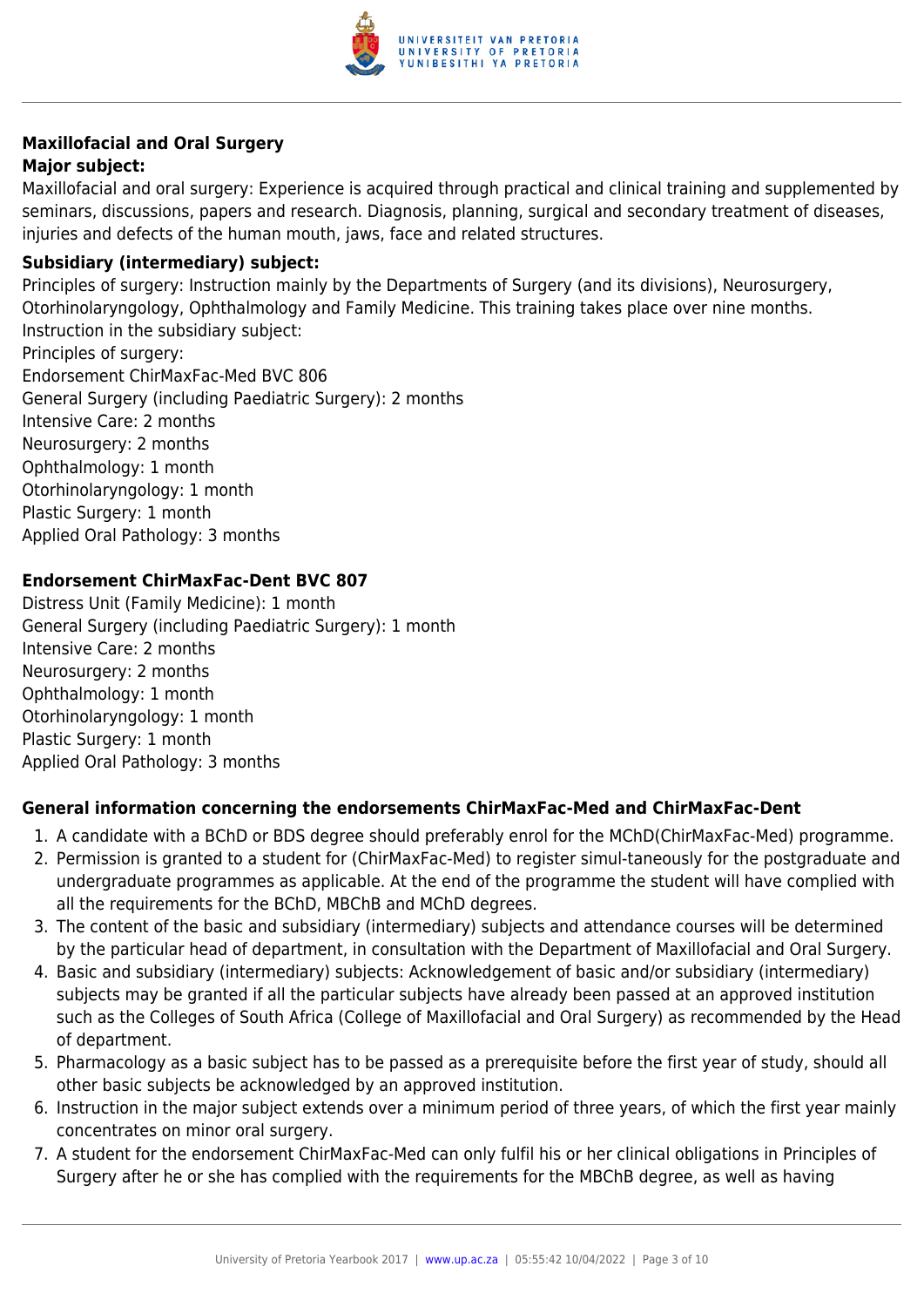

completed the Certificate for Advanced Trauma Life Support (ATLS) (before commencing the registrarship).

- 8. The instruction in the last two years in the major subject takes place only after having successfully completed the subsidiary subjects.
- 9. The first year of registrarship is acknowledged as an additional year of experience for Medicine and Dentistry if the training in Maxillofacial and Oral Surgery is discontinued. However, a student who discontinues one of the subjects must resign from the registrarship immediately.
- 10. The basic subjects for Maxillofacial and Oral Surgery (endorsements ChirMaxFax-Med and ChirMaxFac-Dent) are identical.
- 11. The requirements for the major subject are: Submission of a mini-dissertation (endorsement ChirMaxFac-Med) and a dissertation (endorsement ChirMaxFac-Dent), a letter from an appropriate journal editor, acknowledging receipt of the draft manuscript, surgical portfolio (logbook) with minimum cases treated per surgical section, a prescribed summary of case reports, any publications, research abstracts, examination in a surgical procedure and examination in patient short cases conducted under examination conditions.
- 12. A student may only proceed with the final FC MFOS (SA) examination after fulfilling the requirements for the MChD(ChirMaxFac-Med or -Dent) as stipulated in 11. above.
- 13. The MChD(ChirMaxFac-Med or -Dent) may only be awarded after successfully passing the final examination for the FC MFOS (SA).
- 14. Costs or fees for any examination(s) and registration at the Colleges of Medicine of South Africa have to be met by the student.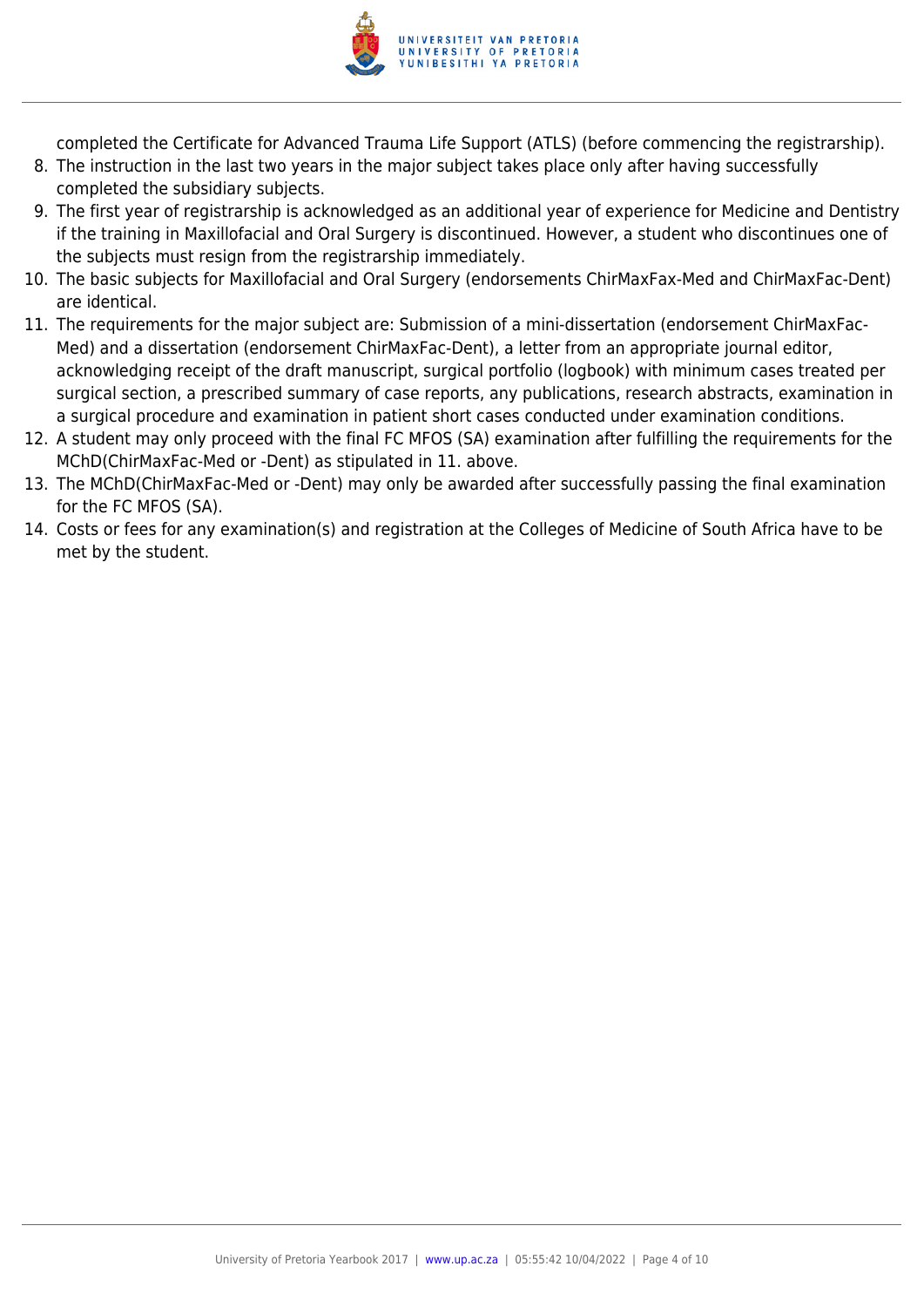

#### **Minimum credits: 908**

### **Core modules**

[Anatomy 870](https://www.up.ac.za/faculty-of-education/yearbooks/2017/modules/view/ANA 870) (ANA 870) - Credits: 36.00 [General pathology 808](https://www.up.ac.za/faculty-of-education/yearbooks/2017/modules/view/APA 808) (APA 808) - Credits: 24.00 [Principles of surgery 806](https://www.up.ac.za/faculty-of-education/yearbooks/2017/modules/view/BVC 806) (BVC 806) - Credits: 52.00 [Pharmacology 806](https://www.up.ac.za/faculty-of-education/yearbooks/2017/modules/view/FAR 806) (FAR 806) - Credits: 36.00 [Physiology 806](https://www.up.ac.za/faculty-of-education/yearbooks/2017/modules/view/FSG 806) (FSG 806) - Credits: 36.00 [Maxillo-facial and oral surgery 802](https://www.up.ac.za/faculty-of-education/yearbooks/2017/modules/view/KGM 802) (KGM 802) - Credits: 700.00 [Oral Pathology 805](https://www.up.ac.za/faculty-of-education/yearbooks/2017/modules/view/MPG 805) (MPG 805) - Credits: 24.00 [Ethics and human rights 800](https://www.up.ac.za/faculty-of-education/yearbooks/2017/modules/view/EHR 800) (EHR 800) - Credits: 0.00 [Applied research methodology 802](https://www.up.ac.za/faculty-of-education/yearbooks/2017/modules/view/TNM 802) (TNM 802) - Credits: 0.00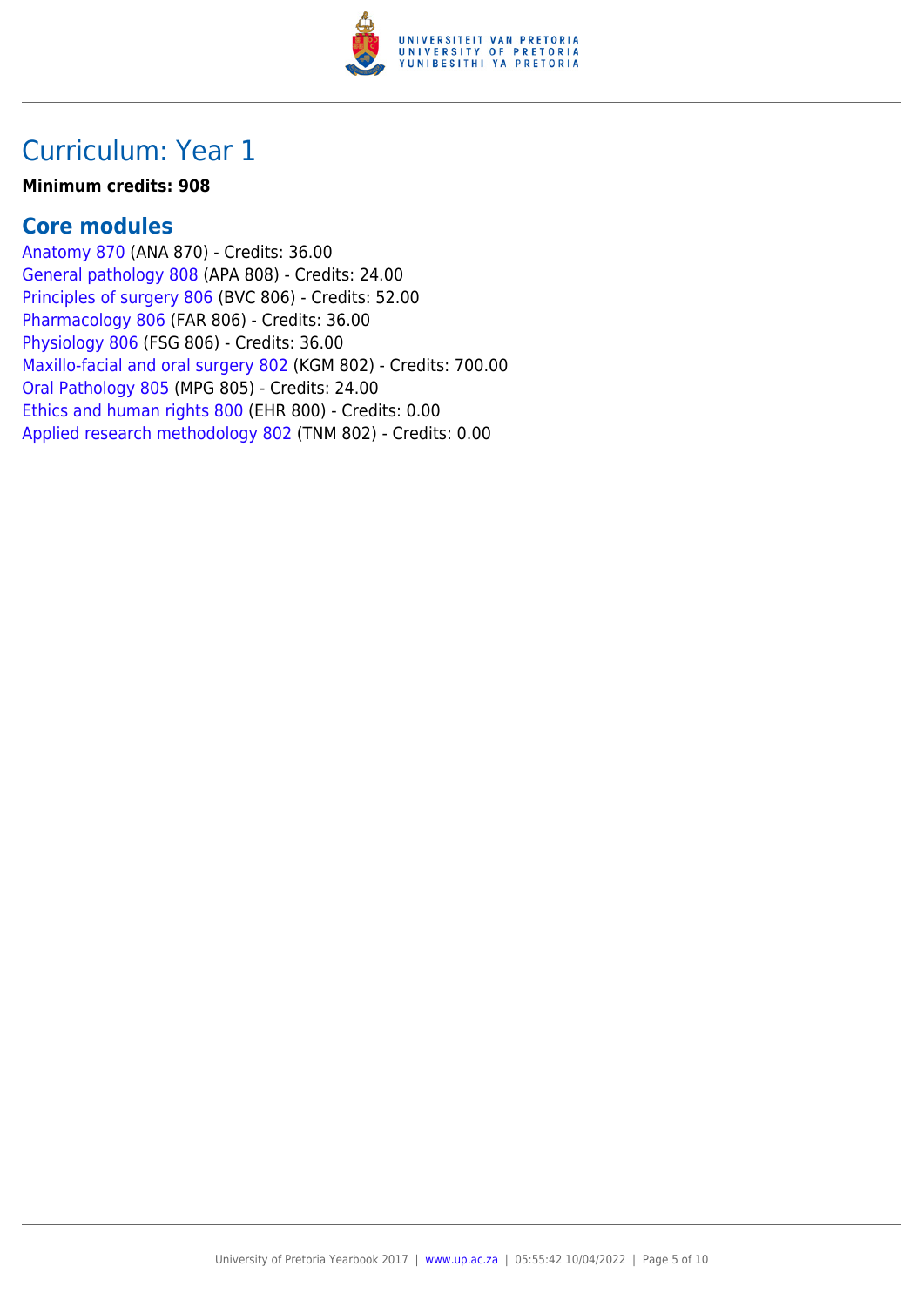

#### **Minimum credits: 752**

### **Core modules**

[Principles of surgery 806](https://www.up.ac.za/faculty-of-education/yearbooks/2017/modules/view/BVC 806) (BVC 806) - Credits: 52.00 [Maxillo-facial and oral surgery 802](https://www.up.ac.za/faculty-of-education/yearbooks/2017/modules/view/KGM 802) (KGM 802) - Credits: 700.00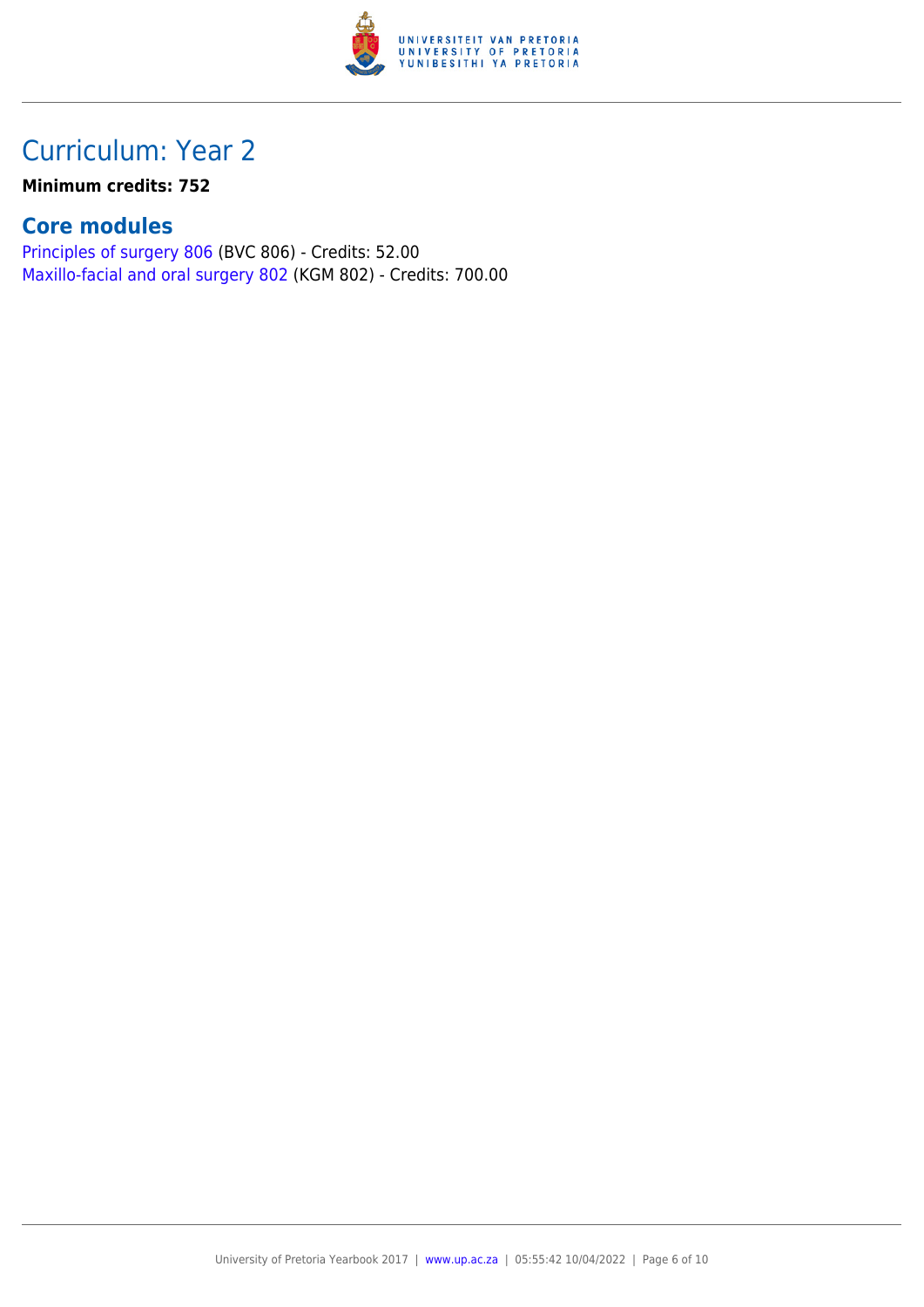

**Minimum credits: 700**

### **Core modules**

[Maxillo-facial and oral surgery 802](https://www.up.ac.za/faculty-of-education/yearbooks/2017/modules/view/KGM 802) (KGM 802) - Credits: 700.00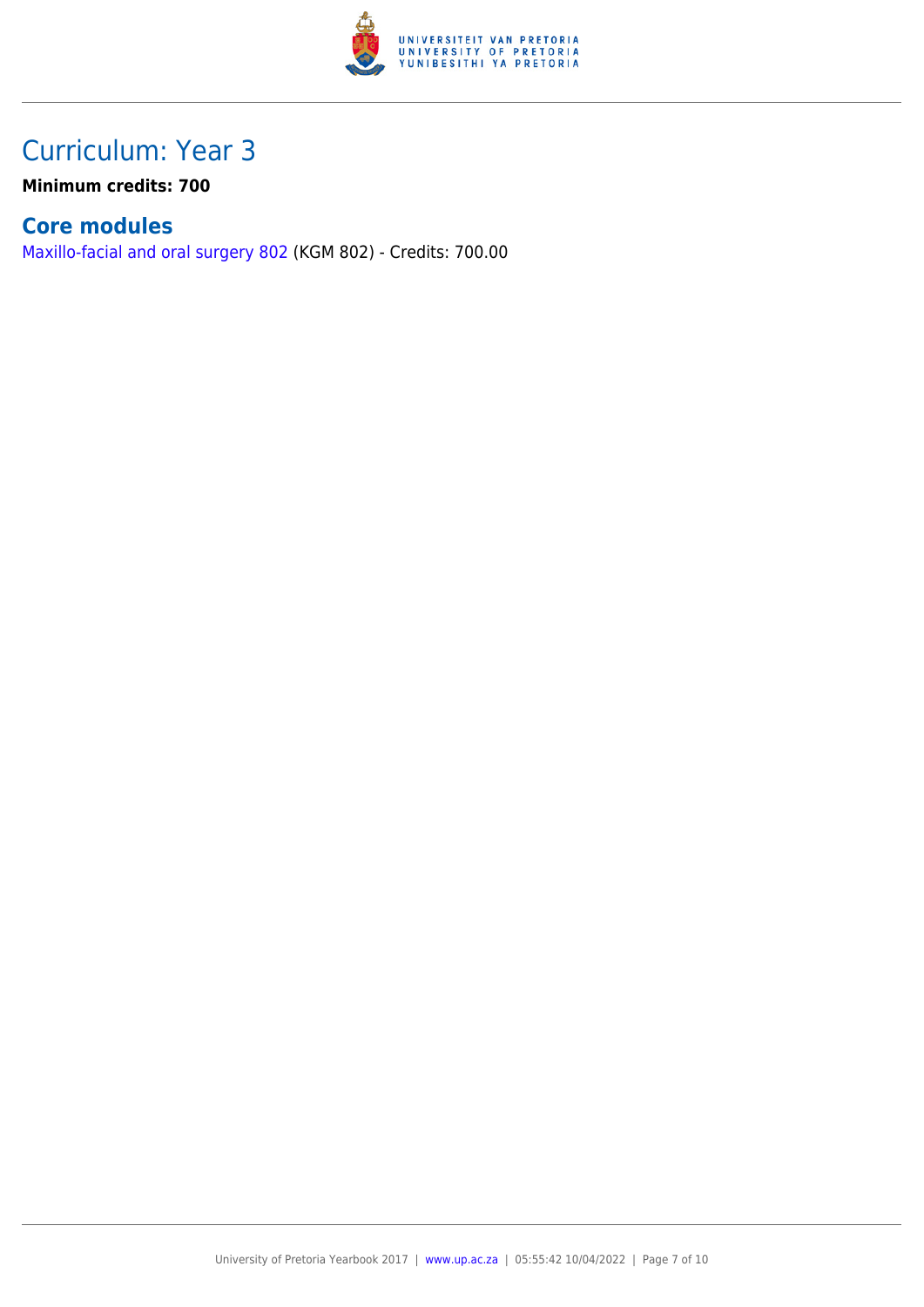

**Minimum credits: 700**

### **Core modules**

[Maxillo-facial and oral surgery 802](https://www.up.ac.za/faculty-of-education/yearbooks/2017/modules/view/KGM 802) (KGM 802) - Credits: 700.00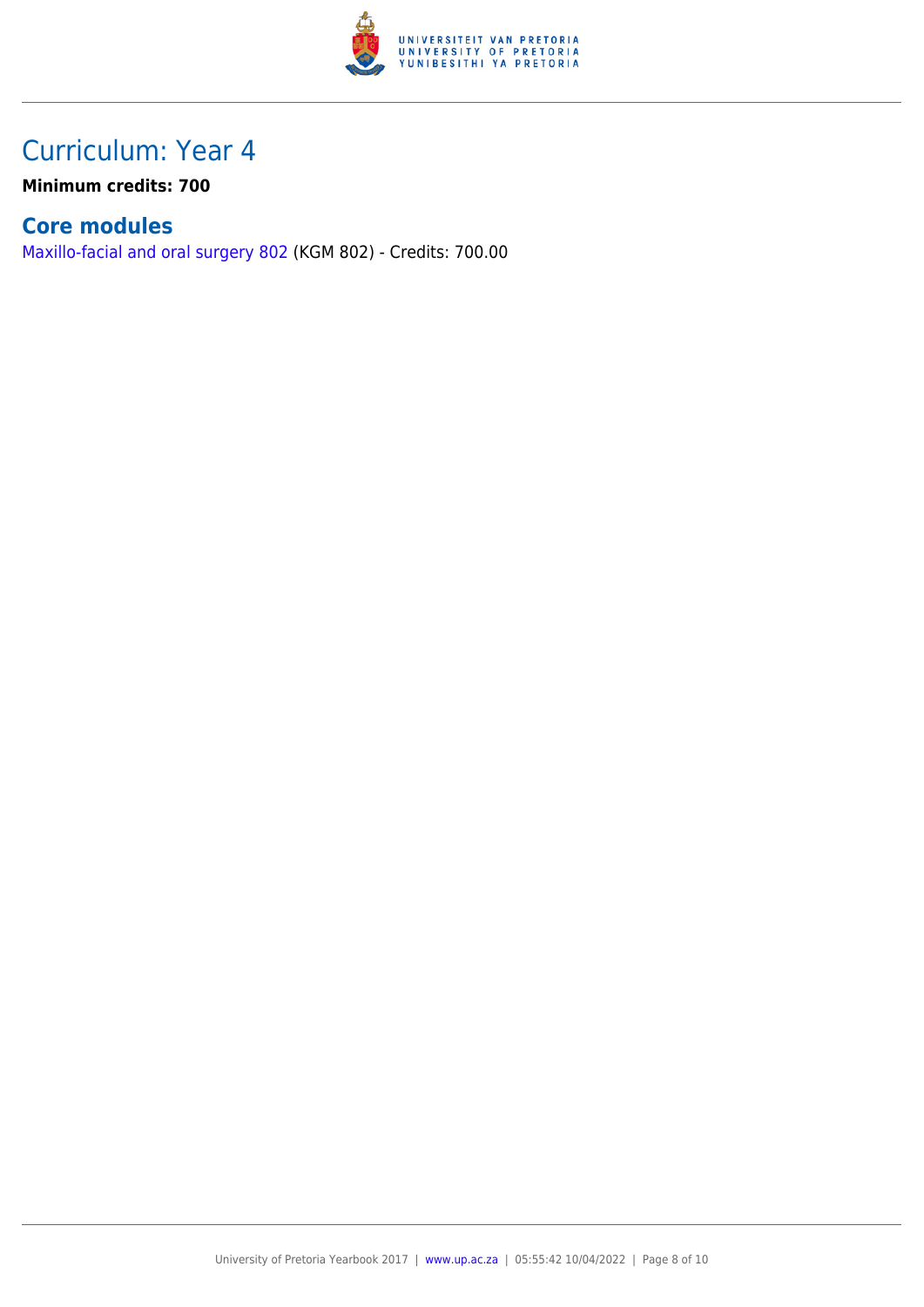

#### **Minimum credits: 748**

### **Core modules**

[General pathology 808](https://www.up.ac.za/faculty-of-education/yearbooks/2017/modules/view/APA 808) (APA 808) - Credits: 24.00 [Maxillo-facial and oral surgery 802](https://www.up.ac.za/faculty-of-education/yearbooks/2017/modules/view/KGM 802) (KGM 802) - Credits: 700.00 [Oral Pathology 805](https://www.up.ac.za/faculty-of-education/yearbooks/2017/modules/view/MPG 805) (MPG 805) - Credits: 24.00